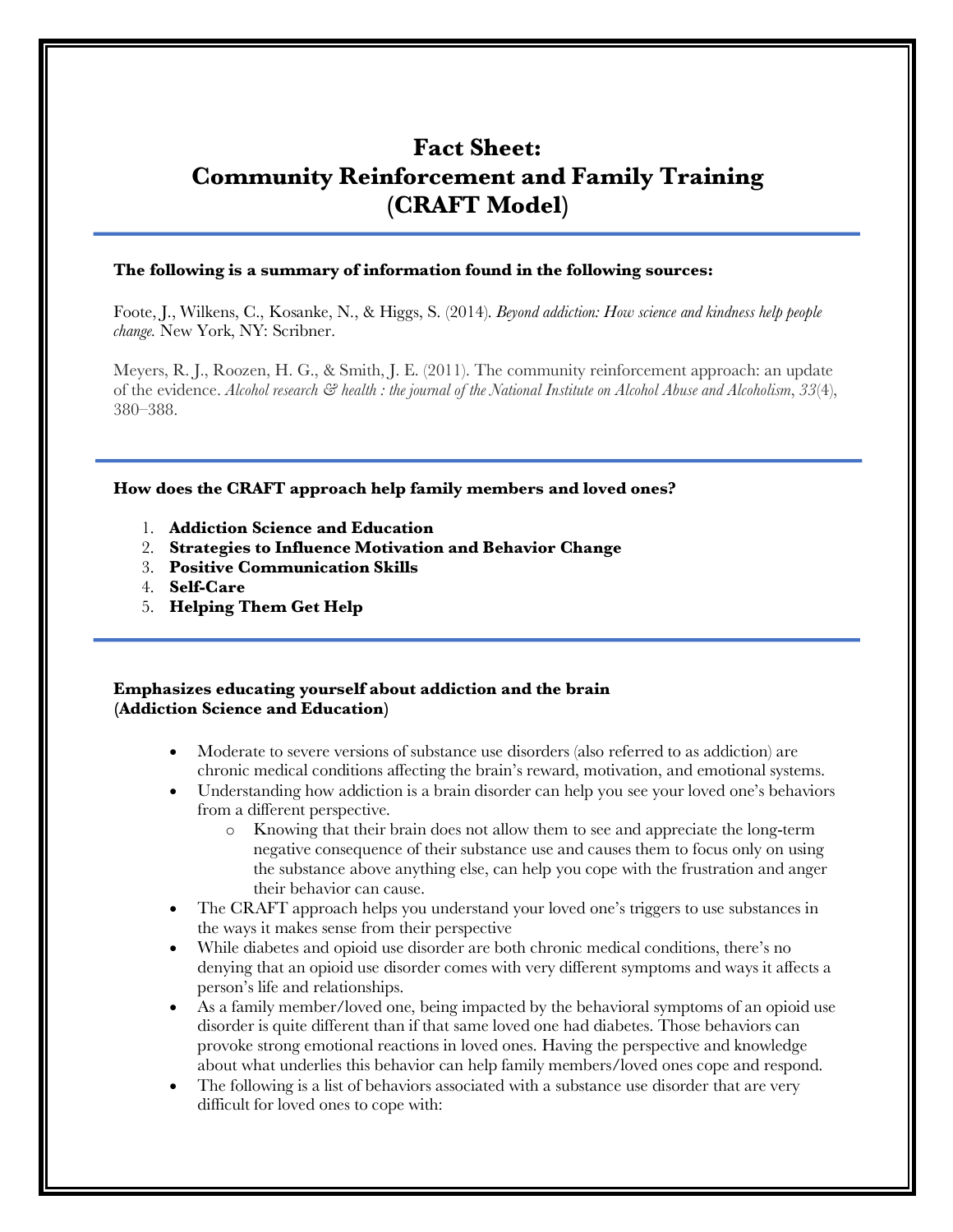- o Poor and risky decision making, that puts themselves and potentially others at risk
- o Rapid shifts in emotions, more prone to yelling using hurtful words
- o Drastic changes in how your loved one makes decisions and relates to you and others
- o Seeing your loved one minimize the effect their substance use has on you or their life
- o Your loved one struggles to set goals for the future; their brain's decision making and judgment become overly focused on short term needs related to substance use
- o Motivation is concentrated on getting more of a substance which means they stop paying attention to other important aspects of their life
- o Preferring substance use activities over other experiences and relationships
- o Stops engaging activities or relationships that were previously pleasurable
- o Difficulty controlling or stopping use even though it is causing pain and other negative consequences.

### **Teaches you scientifically proven approaches that target motivation and behavior change related to substance use disorders (Strategies to Influence Motivation and Behavior Change)**

- CRAFT focuses on ways you *can* have an influence on your loved one's decisions and behaviors.
- CRAFT uses strategies 2 primary strategies that have been shown to be effective at influencing behavior change in psychological research studies.
- The first is Positive reinforcement
	- o The nature of a substance use disorder is that someone's brain stops responding to negative consequences or "punishments" related to their substance use. Unfortunately, many approaches from society, the legal system, and in relationships focus on punishment to try to get people to change.
	- o Research has shown that positive reinforcement is effective in helping people change. Positive reinforcement essentially means rewarding behaviors that you want someone to repeat. For example, giving something rewarding when your loved one is not using substances. This helps increase your loved one's associations between non-using behaviors and rewards.
- The second involves understanding why and how people change and communication strategies that influence motivation:
	- o Substance use serves a meaningful purpose in your loved one's life, even if you can't see or understand how it could.
	- o They are often on a mental teeter totter, going back and forth between reasons to stop using opioids and reason to keep using opioids.
	- o Telling a loved why they need to change and putting pressure on them to change is often unhelpful and ineffective. Instead, research shows that helping people identify and talk about their OWN reasons for wanting to change their substance use, versus coercing them or confronting them with reasons, is more effective.
	- o CRAFT teaches you how to start where your loved one is, not with where you want them to be.

## **Teaches positive communication skills (Positive Communication Skills)**

• It is completely normal and understandable that family members have periods of time when they communicate by yelling, avoiding, or criticizing their loved one with a substance use disorder. This often comes from a place of being overwhelmed, emotionally exhausted, hurt, and/or afraid.